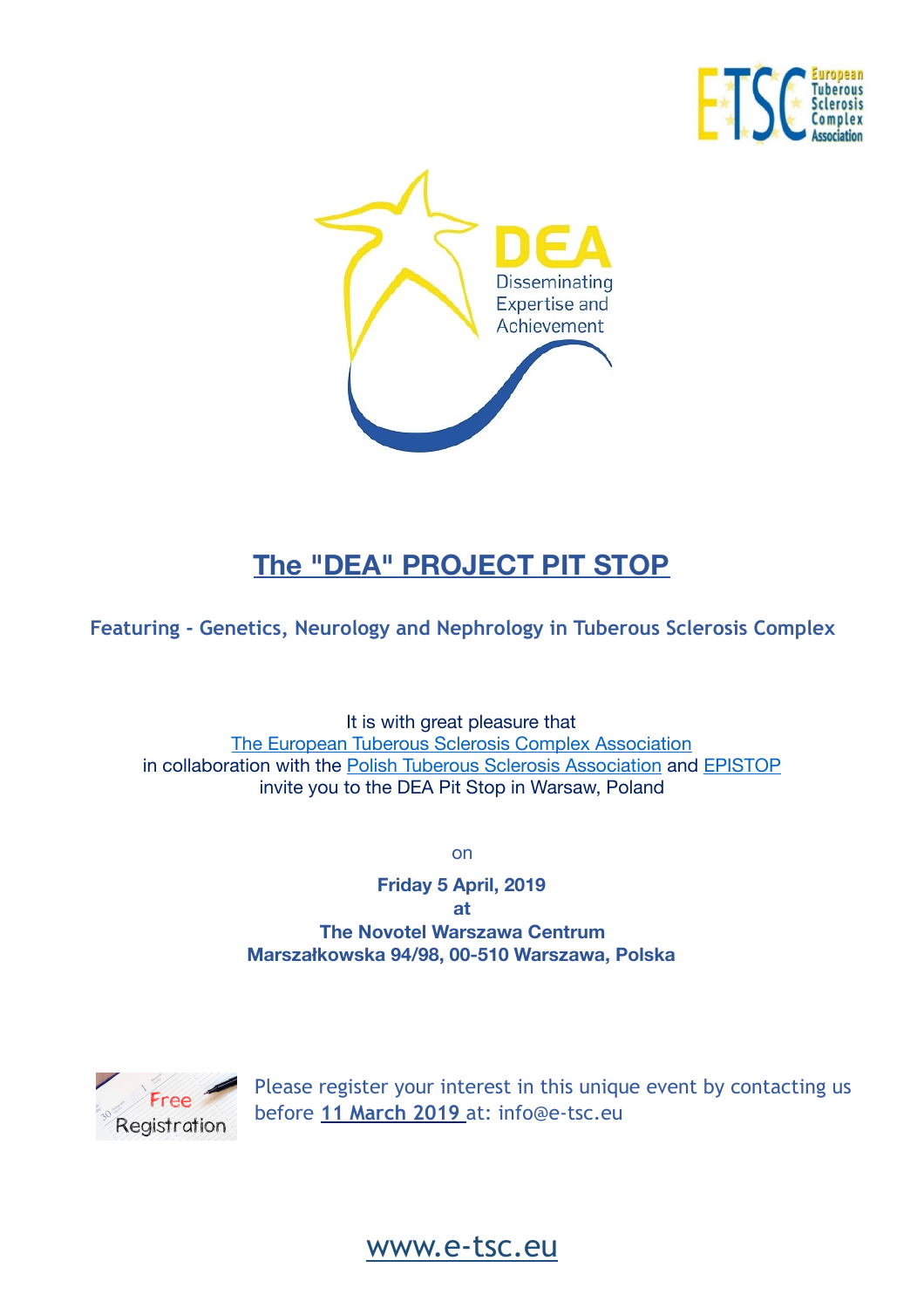



[DEA – Dissemination of Expertise and Achievement:](http://www.e-tsc.eu/)

#### **AIM**

To create a readily accessible, active and sustainable network within and between EU countries, for clinicians treating individuals with Tuberous Sclerosis Complex. This network will facilitate the sharing of best practice within a relevant clinical speciality as well

as across disciplines when the need arises in this multi-system condition. The project aims to establish a holistic approach to the treatment of TSC and promote multi-disci-

plinary working across the EU.

#### **Hosting clinicians:**

**Prof. Sergiusz Jozwiak,** Department of Neurology, Medical University of Warsaw, Poland

**Prof. Katarzyna Kotulska**, The Children's Memorial Health Institute and Department of Child Neurology, Warsaw, Poland

#### **Visiting clinicians:**

**Prof. Anna Jansen:** Paediatric Neurology Unit, Department of Paediatrics, UZ Brussels

**Dr. Floor Jansen:** Universitair Medisch Centrum Utrecht, Netherlands

**Dr. J. Chris Kingswood:** St. George's University Hospitals, NHS Foundation Trust, London, UK

**Dr. David Kwiatkowski,** The Brigham and Women's Hospital, Inc. Boston, USA

**Thursday 4th April, 2019 Arrivals 20.00 - 22.00 Welcome dinner** 

**For queries or further information please email** [info@e-tsc.eu](mailto:info@e-tsc.eu)

## [www.e-tsc.eu](http://www.e-tsc.eu)